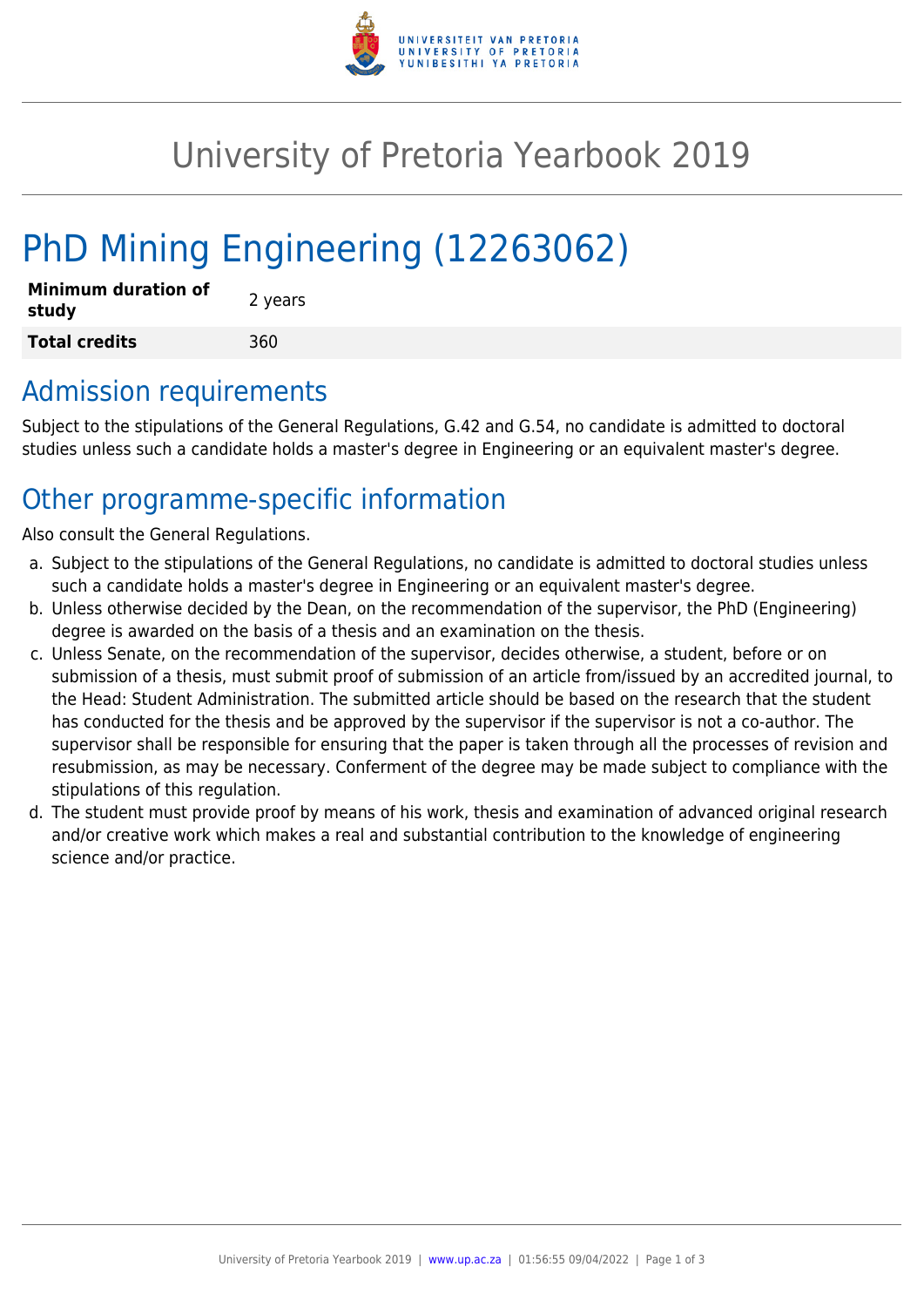

## Curriculum: Year 1

**Minimum credits: 360**

#### **Core modules**

#### **Thesis: Mining engineering 990 (MYI 990)**

| <b>Module credits</b>         | 360.00                         |
|-------------------------------|--------------------------------|
| <b>Prerequisites</b>          | No prerequisites.              |
| <b>Language of tuition</b>    | Module is presented in English |
| <b>Department</b>             | Mining Engineering             |
| <b>Period of presentation</b> | Year                           |